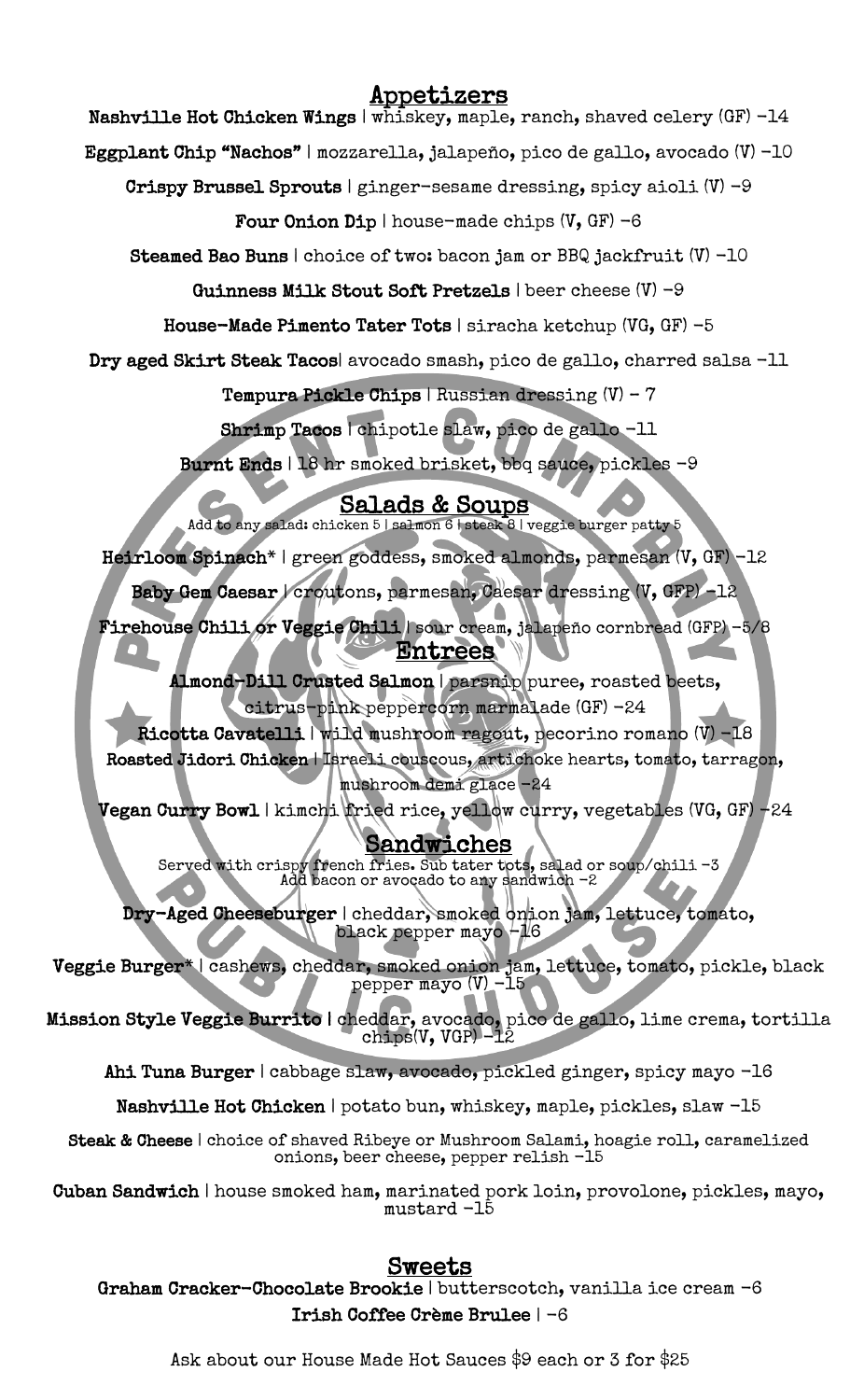# Present Company Public House Draft Beer List

| Brewery<br>Name                                                                                                  | Origin           | ABV                            | Price       |
|------------------------------------------------------------------------------------------------------------------|------------------|--------------------------------|-------------|
| Manor Hill Pilsner                                                                                               | Ellicot City, MD | $4.8\%$                        | \$7.5       |
| German Pilsner- A light crisp and refreshing pilsner. Notes of grass, grain, and citrus, with a clean<br>finish. |                  |                                |             |
|                                                                                                                  |                  |                                |             |
| Paulaner Hefeweizen                                                                                              | Germany          | 5.5%                           | \$7.5       |
| Hefeweizen -Hazy, unfiltered wheat beer with a slight sweetness and hints of orange and vanilla                  |                  |                                |             |
|                                                                                                                  |                  | 5.1%                           | \$7.5       |
| Down East Original Blend<br>Hard Cider-Unfiltered craft cider that uses culinary apples like Red Delicious,      | Boston, MA       |                                |             |
| Yellow Delicious, and McIntosh. Crisp and juicy. (GF)                                                            |                  |                                |             |
|                                                                                                                  |                  |                                |             |
| Denizens Georgia Ave Sour Peach Gose                                                                             | Washington, DC   | $4.5\%$                        | \$8         |
| Gose-A traditional Berliner Weiss with clean sour notes, balanced by doughy wheat and subtle peach.              |                  |                                |             |
| <b>Old Ox FestivALE</b>                                                                                          | Ashburn, VA      | 5.1%                           | \$8         |
| Saison -Herbal and spice notes compliment the sweetness of ripe cherry, to create the perfect early              |                  |                                |             |
| spring beer.                                                                                                     |                  |                                |             |
| Old Bust Head Vixen Irish Red Ale                                                                                | Vint Hill, VA    | 5.4%                           | \$8         |
| Red Ale-Medium bodied with a clean finish. Sweet caramel notes on the front followed by roasted malt.            |                  |                                |             |
|                                                                                                                  |                  |                                |             |
| Bells Oberon                                                                                                     | Kalamazoo, MI    | 5.8%                           | \$8         |
| Wheat Ale-Spicy Hop Character with mildly fruity aromas.                                                         |                  |                                |             |
| Hopfheiser Old Time Lager                                                                                        | Washington, DC   | 4%                             | \$7         |
| Lager-A simple no nonsense light lager, full of flavor and supremely easy drinking.                              |                  |                                |             |
|                                                                                                                  |                  |                                |             |
| Oskar Blues Dale's Pale Ale                                                                                      | Longmont, CO     | 6.5%                           | \$7.5       |
| American Pale Ale - Light in color, delivering a hoppy nose. Pale malts and citrusy floral hops                  |                  |                                |             |
| provides a balanced and assertive pale ale.                                                                      |                  |                                |             |
| <b>Sloop Brewing Juice Bomb</b>                                                                                  | E. Fishkill, NY  | 6.5%                           | \$7.5       |
| Hazy IPA - Outstanding new unfiltered brew, bursting with citrus flavor that's balanced.                         |                  |                                |             |
| with a touch of bitterness on the finish.                                                                        |                  |                                |             |
| Southern Tier IPA                                                                                                | Lakewood, NY     | 7%                             | \$7.5       |
| IPA-Citrus and Pine hops are balanced with a subtle caramel sweetness creating a classic American IPA.           |                  |                                |             |
|                                                                                                                  |                  |                                |             |
| Left Hand Milk Stout<br>Nitro Oatmeal Stout- A rich chocolatey oatmeal stout with slight notes of coffee.        | Longmont, CO     | 6%                             | \$8         |
|                                                                                                                  |                  |                                |             |
| Draft COMBO: Southern Tier Draft & a Shot of Dickel Rye-\$11                                                     |                  |                                |             |
|                                                                                                                  |                  |                                |             |
| <b>Craft Bottles &amp; Cans</b>                                                                                  |                  |                                |             |
| <u>Light &amp; Crisp</u><br>Malty/Lager                                                                          |                  |                                | Pale Ales   |
| Hoforauhaus $005.1\%$ \$7<br>New Belgium Fat Tire 5.2% \$7<br>Abita Pecan Harvest Ale 5.0% \$7                   |                  | Cigar City Guayaberra 5.5% \$7 |             |
| Rothaus Pils 5.1% \$8                                                                                            |                  | Sweetwater 420 5.7% \$7        |             |
| Cigar City Madura Brown 5.5% \$8                                                                                 |                  |                                |             |
| Great Lakes Dortmunder 5.8% \$7                                                                                  |                  |                                |             |
|                                                                                                                  |                  |                                |             |
| Sour<br><b>Wheat</b>                                                                                             |                  |                                | <b>IPAs</b> |
| Union Old Pro Gose 4.2% \$7<br>Maui Pineapple Mana 5.5% \$7                                                      |                  | Maui Big Swell 6.8% \$8        |             |

DC Brau El Hefe 5.2

Two Roads Passion 16oz \$10

Bell's Two Hearted 16oz 7% \$8 C.A. Life Clouds 16oz 6.1% \$10

Dark and/or Roasty<br>Deschutes BB Porter 5.2% \$7

Left Hand Smores stout 6.7% \$7.5

Belgian<br>
New Belgium Tripel 8.5% \$7<br>
Unibroue La Fin du Monde 9% \$9

**Double IPAs**<br>Oliver BMORE Hazy 8% \$8 Six Point Resin 9.1% \$9 Bell's Hopslam 10% \$10<br>Firestone Mind Haze 8.3% \$9

Hard Cider

Anxo Cidre blanc 6.9% \$8 Aval Artisinal cidre 6% \$8<br>Graft Field Day 6.9% \$8

Spiked Seltzer Truly Kiwi 5% \$7 Topo Chico Variety 4.7 \$7 Boulevard Cherry Blossom 4% \$7 **Fruity**<br>Seadog Blueberry Wheat 4.6% \$7<br>Schofferhoffer 16oz 2.5% \$7

Suds<br>High Life-5 Miller Lite-5 Peroni-5 Bitburger (NA)-5 Guinness Tall-8 Blue Moon-7 Narragansett Lager Tall–5 Omission Pale Ale (GF)-5 Athletic Brewing IPA (NA) 7